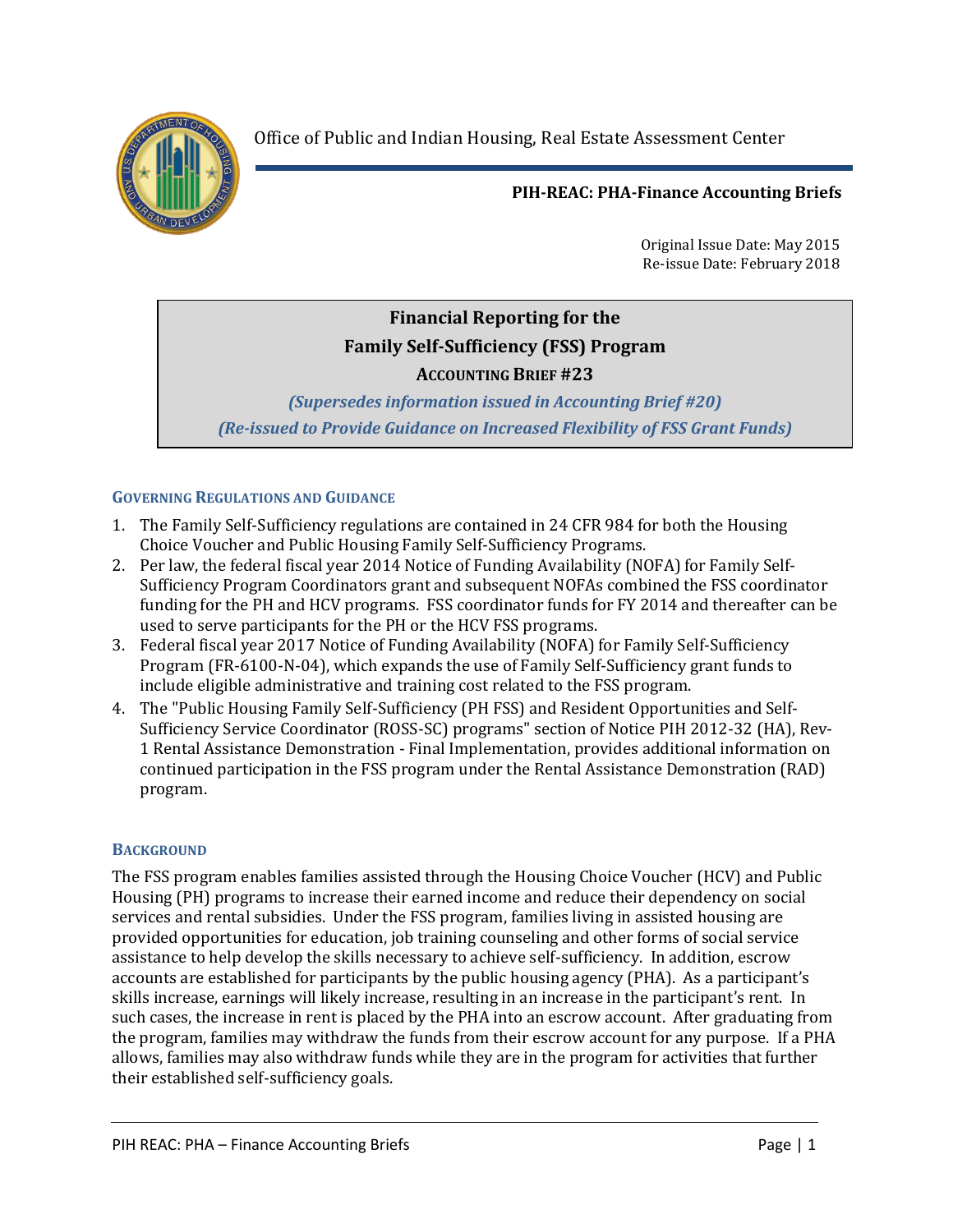In managing this program, PHAs typically employ a FSS coordinator. The FSS coordinator may be a PHA staff person or a contractor. A FSS coordinator ensures that participants in the PH or HCV programs are directed to the supportive services needed to achieve self-sufficiency. The PHA does not typically provide the actual supportive services for this program. The FSS coordinator is responsible for building partnerships with employers and service providers in the community to link participants with the necessary services and jobs. In addition, the FSS coordinator is responsible for ensuring that program participants are fulfilling their responsibility under the program and that the escrow accounts are established and properly maintained.

For Federal fiscal year (FFY) 2013 and prior, FSS coordinator funding was specific to either the PH or the HCV FSS program. Therefore, funding was awarded under two separate Notice of Funding Availabilities (NOFAs) – one for the PH program and one for the HCV program and the use of funding was restricted to the applicable FSS program. The Consolidated Appropriations Act of 2014 (Pub. L. No.114-76) enacted January 17, 2014, provided that FSS coordinator funding for the PH and HCV programs be combined. As a result, beginning in FFY 2014, FSS coordinator funding was awarded through a single NOFA. Starting with FFY 2014, FSS coordinator funds may be used to serve participants in either the PH or the HCV FSS programs. This new single FSS coordinator program is identified as CFDA<sup>1</sup> #14.896 Family Self-Sufficiency Program Coordinators. Per the FFY 2015 appropriations, FSS coordinator funds may be used to serve families residing in Project-Based Rental Assistance (PBRA) properties owned either by the PHA or another entity.

Starting with FFY 2017 grant funds, the eligible use of the FSS Coordinator grant was expanded from covering FSS coordinator costs associated with salary and benefits to also include eligible administrative and training costs. Use of FSS funds for administrative and training costs requires prior HUD approval. (see Section II. A. 1 of the 2017 NOFA for more information and requirements).

This accounting brief provides information to PHAs on how to report both the PH and HCV FSS program accounting transactions in the PHA's annual FASS-PH submission. Specifically, the brief provides information on the following topics:

- 1. Reporting for FSS Coordinator Grants (CFDA #14.896),
- 2. Reporting for FSS Program Expenses,
- 3. Reporting for FSS Escrow Activities, and
- 4. FSS requirements associated with the Rental Assistance Demonstration program.

Accounting instructions on the FSS program was issued in August of 2013 - *Accounting Brief #20: Financial Reporting for the Housing Choice Voucher Family Self-Sufficiency Program.* The initial information issued under Accounting Brief #23 in May of 2015, incorporated and superseded the instructions in Accounting Brief #20. Accounting Brief #23 was revised and re-issued in February of 2018, updating the accounting guidance to include the expanded use of FSS coordinator funds that was allowed starting with FFY 2017 grants.

 $\overline{\phantom{a}}$ 

 $1$  CFDA is the abbreviation for Catalog of Federal Domestic Assistance, which provides a full listing and description of all Federal programs, each identified by a unique number. The CFDA # is used to identify the different programs when PHAs submit the financial data schedule to HUD.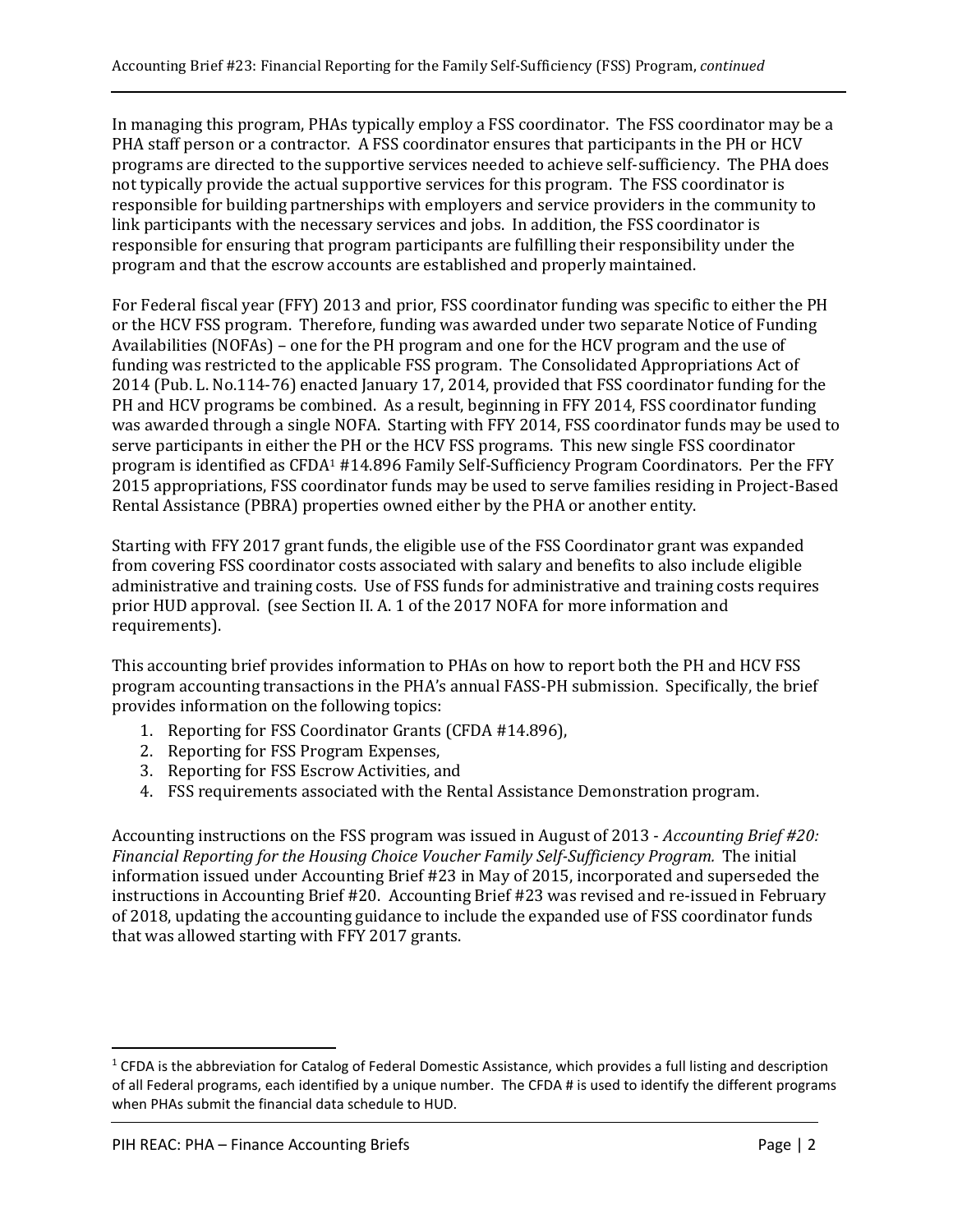#### **FSS PROGRAM COORDINATOR GRANT AND PROGRAM EXPENSE REPORTING**

Through the NOFA process, PHAs that operate a FSS program, may apply for grant funding to employ program coordinators to support the FSS program. The FSS coordinator grant is funded on an annual basis. PHAs that received FSS coordinator funding from the Family Self-Sufficiency Program Coordinators grant under the FFY 2014 appropriation and after should report the activity under CFDA #14.896 on their financial data schedule (FDS).

The requirement to report under CFDA #14.896 is in effect regardless of whether the FSS coordinator serves participating families in the PH, HCV and/or PBRA programs. FDS line 70600 (HUD operating grants) under CFDA #14.896 should be used to record the grant revenue when earned. The grant revenue is normally deemed to be earned when eligible expenses of the grant are incurred. Reporting instructions for FSS expenses depends entirely on whether amounts are chargeable (i.e., eligible expenses) to the program.

For FFY 2013 and prior grants, PHAs should continue to report using the following CFDA numbers:

- PH FSS CFDA #14.877 Public Housing Family Self-Sufficiency under Resident Opportunity and Supportive Services, and
- HCV FSS CFDA #14.871 Housing Choice Vouchers.

At year end, PHAs will likely need to make an adjusting entry in the PHA's book of account to recognize grant revenue earned but not received. The amount of the entry will normally be equal to the amount of salary, benefits, and administrative and training costs that have been charged to the grant but where no grant funds have been received. The entry would result in an increase to both the grant revenue and accounts receivable. For example, if the FSS coordinator salary, benefits, and administrative and training costs for the last month of the PHA's fiscal year is \$3,000 and the PHA did not request payment from HUD, the PHA would need to make the following entry:

| <b>FDS Account &amp; Description</b>                                            | ' Debit. | Credit  |
|---------------------------------------------------------------------------------|----------|---------|
| 122: Accounts receivable - HUD other projects (increase in accounts receivable) | \$3,000  |         |
| 70600: HUD PHA operating grants (increase in grant revenue)                     |          | \$3,000 |

PHAs will report under CFDA #14.896 when the PHA has eligible expenses funded from FFY 2014 and subsequent grants. For clarity, assume the following:

- A PHA with a fiscal year end of June 30, 2015 was awarded a FFY 2014 FSS coordinator grant in December 2014.
- In prior years, the PHA received FSS coordinator funding for the PHA's HCV FSS program through the HCV program.
- In February 2015, the PHA used all the FSS coordinator grant funds that were awarded through the HCV program and had the first eligible expenses under the new FSS coordinator grant in March 2015.

Using these assumptions, for the time period July 1, 2014 through February 28, 2015, the PHA would report the FSS coordinator grant and expense activity under the HCV program (CFDA # 14.871). Beginning in March 2015, the PHA is now using the new FSS coordinator grant and would therefore begin recording the grant revenue and associated salary and benefits under CFDA # 14.896.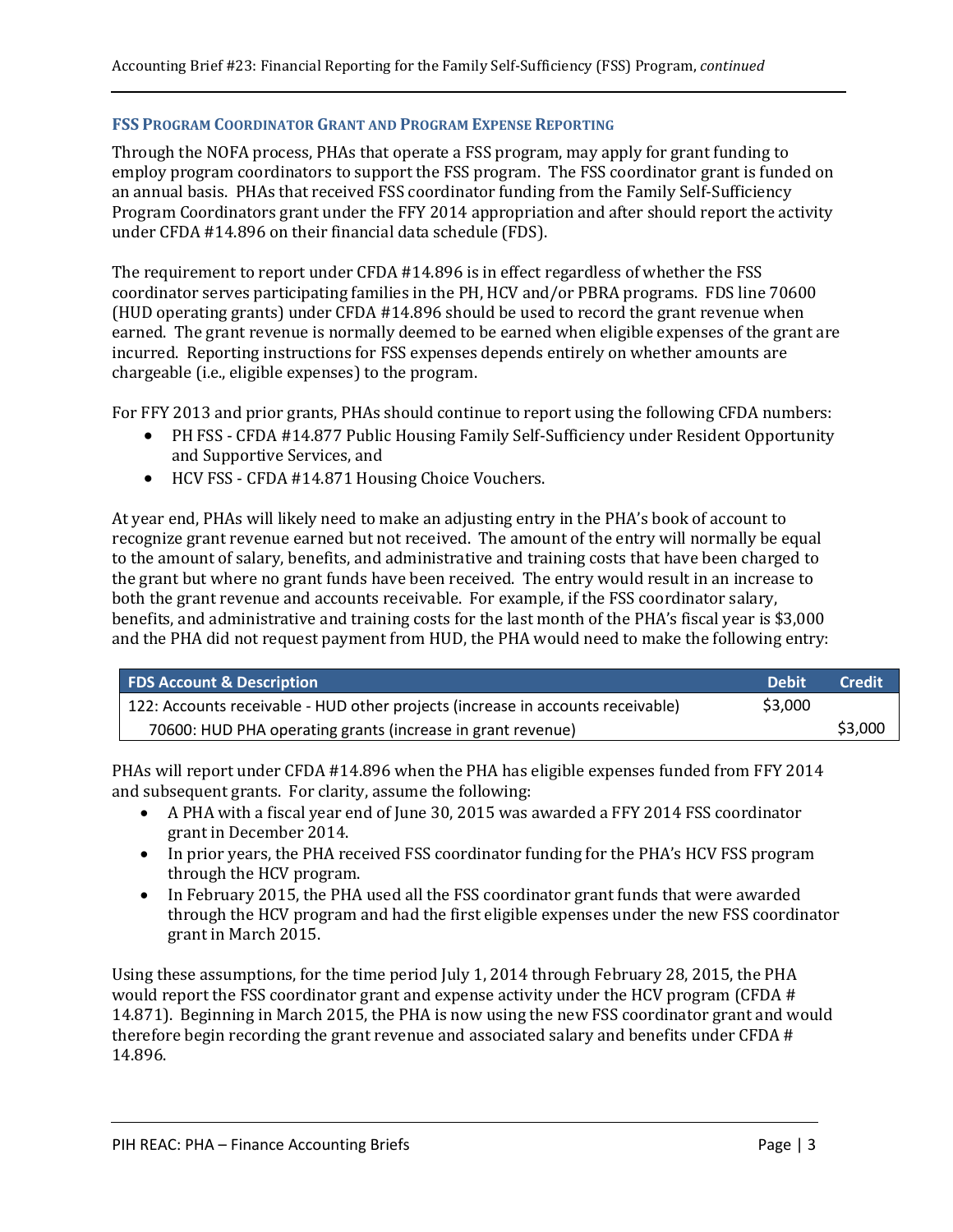# **Eligible Expenses Chargeable to the FSS Program Coordinator Grant (CFDA #14.896)**

Costs charged directly to CFDA #14.896 have historically been limited to the annual salaries and fringe benefits of the FSS coordinator(s). Starting with FFY 2017 grant funds that are awarded but are projected to remain unexpended by the end of the grant period for permitted reasons may also be used for eligible administrative and training costs related to the FSS program, subject to prior HUD approval and capped at 10% of the total grant award amount. Such administrative and training cost must be related to the FSS program and attributable to the PHA (not the family). HUD's 2017 NOFA (see Section II. A. 1) provides further guidance and examples on eligible and noneligible uses of the grant award for these purposes. This section of the NOFA also provides instructions on how to seek prior HUD approval from HUD, prior to use the any amounts of the award for administrative and training costs.

Eligible costs of FSS coordinator grant is limited to the grant amount. Salary benefit, administrative and training costs up to the amount of the FSS coordinator grant should be reported using FDS line 92100 (Tenant services – salaries), FDS line 92300 (Employee benefits contributions – tenant services), FDS line 92400 (Tenant services – other) or in the appropriate FDS line items available for administrative expenses (FDS line series 91xxx), such as FDS line 91600 (Office expense) or (91800 Travel), with a corresponding entry to FDS line 70600 (HUD operating grants).

# **Expenses Not Chargeable to FSS Program Coordinator Grant**

Some PHAs administer a FSS program with no FSS coordinator funding and some PHAs incur FSS costs that are more than the grant amount. In the case where, the FSS coordinator's salary and benefit costs is in excess of the grant amount, these excess costs are not chargeable to CFDA #14.896 but are eligible expenses of the respective PH and HCV programs. PHAs will be required to record such expenses in the PH or HCV program providing the service. Such amounts should be reflected in the same two FDS lines (FDS lines 92100 and 92300) described previously. PHAs with a FSS program serving both PH and HCV families with costs not chargeable to CFDA #14.896 are required to develop a cost allocation method that allocates these expenses fairly between the two programs.

In addition to salary and benefits costs, PHAs may incur additional costs associated with the administration of the FSS program, such as office space, computers costs, office supplies, training, etc. These administrative and training costs are not chargeable to CFDA #14.896 for any costs associated with the FFY 2016 grant or prior or starting in FFY 2017 and after, if the costs are in excess of the grant amount. However, such costs are eligible costs of the respective PH and HCV programs. All non-salary and benefit costs related to the administration of the FSS program can be reported in FDS line 92400 (Tenant services – other) or in the appropriate FDS line items available for administrative expenses (FDS line series 91xxx), such as FDS line 91600 (Office expense) or (91800 Travel) for the PH and HCV programs. If the PHA administers a FSS program for both PH and HCV and if costs not chargeable to CFDA #14.896 and the costs are not already tracked separately by program, the PHA is required to develop a cost allocation method that allocates these expenses fairly between the two programs.

# **Excess Grant Funds Received**

Funding is disbursed through HUD's Line of Credit Control System (LOCCS). PHAs should only draw down funds for only eligible costs that have been incurred. As per the grant agreement "Draw downs in excess of need may result in special procedures for payments or termination of the grant when there are persistent violations."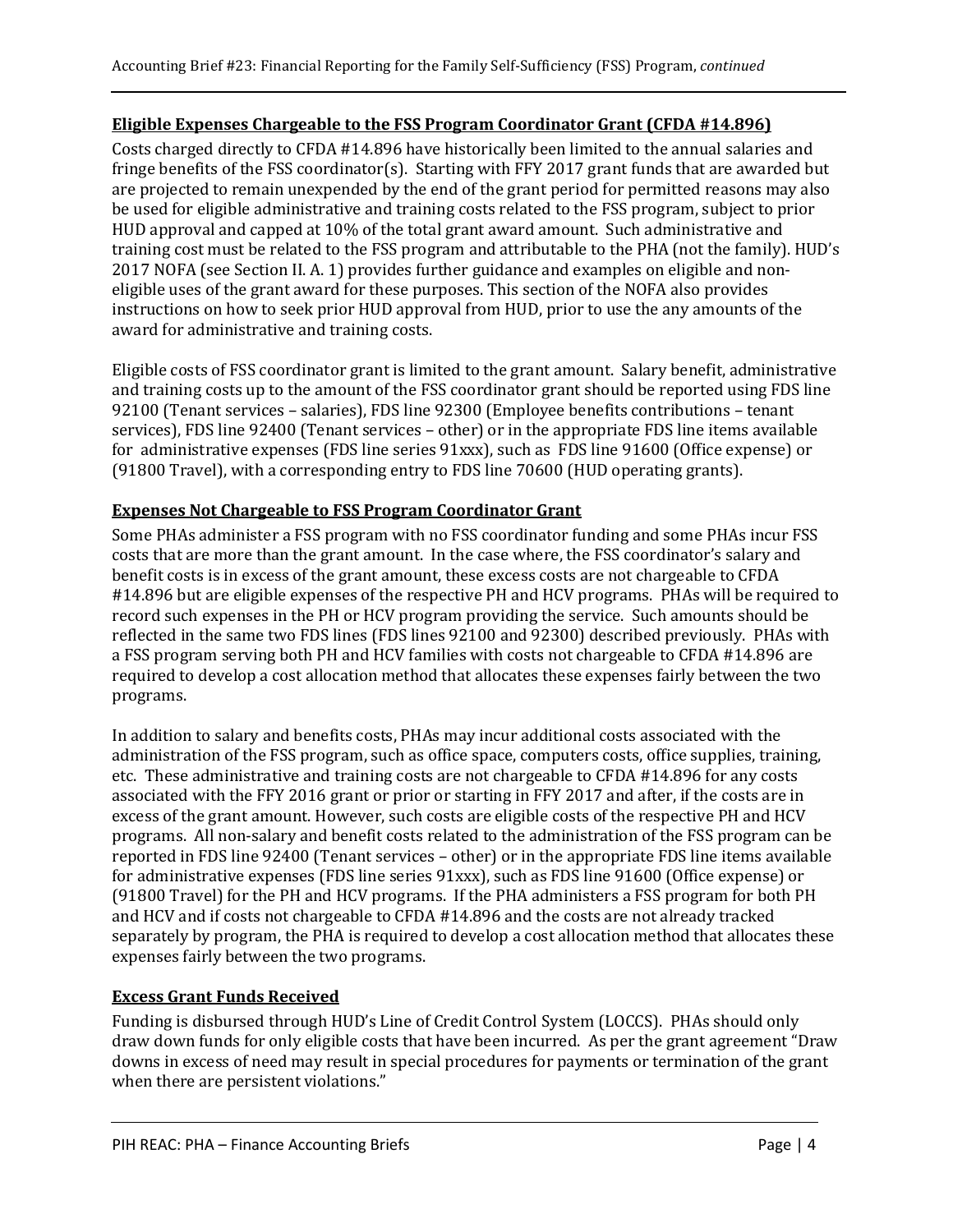If, for example, due to an accounting error, a PHA has drawn down more grant funds than the PHA has in eligible costs, the PHA would recognize revenue only up to the amount of the eligible costs. Grant funds received in excess of eligible costs would be reflected as restricted cash, typically FDS line 115 (Cash – restricted for payment of current liability) and FDS line 342 (Unearned revenue). Equity should not accrue in the FSS coordinator grant.

# **FAMILY SELF-SUFFICIENCY (FSS) ESCROW ACTIVITY**

Even though FFY2014 and subsequent FSS coordinator funding may be used to serve both PH and HCV participants, the change in funding sources for the FSS coordinator grant does not change the requirements or reporting associated with the participant's escrow accounts. That is, the funding of escrow account must come from either the PH or HCV program under which the family participates.

Under the FSS program, the PHA is required to deposit the FSS account funds of all families participating in the FSS program into a single depository account. This means that the FSS escrow funds must be in an account that is separate from all other funds held by the PHA. If the PHA has a third party, including a financial institution, manage participant FSS escrow accounts, the depository account should still be in the PHA's name and reported in FASS-PH as restricted cash and/or investments under the respective PH or HCV program. The total combined FSS escrow account funds will be supported in the PHA's accounting records by a subsidiary ledger showing the balance applicable to each participating FSS family. During the term of the contract of participation, per regulation, the PHA shall credit periodically, but not less than annually, to each family's FSS account the amount of the FSS credit due to the family, including interest earned.

Escrow accounts balances should continue to be reported as restricted cash or investments, along with the associated escrow liability account in the PH or HCV program based on the program in which the participant belongs. These escrow balances are not to be reported under CFDA #14.896. Any FSS escrow forfeiture<sup>2</sup> is either regarded as PH or HCV program income based on the source of the funds that was initially used to fund the escrow account. For FSS participants in the PH program, any escrow forfeiture is considered income of the PH program and restricted to those eligible activities of the PH Operating Fund. Similarly, for FSS participants in the HCV program, any escrow forfeiture is considered other income of the HCV program, would become part of housing assistance payment (HAP) equity, and is restricted to HAP activities. If a FSS participant switches programs, the PHA must be able to separate the amount of funds by the different programs that were used to fund the escrow. Assume a FSS participant was initially in PH and started receiving housing assistance through the HCV program due to a Rental Assistance Demonstration (RAD) conversion. Further assume that while under the PH program the participants escrow increased to \$2,000 and that the escrow balance increased by \$3,000 while the participant was in the HCV program, for a total escrow balance of \$5,000. If the participant fails to meet the requirements of the program and forfeits the escrow, \$2,000 must be re-deposited to the PH program and \$3,000 must be re-deposited to the HCV program.

 $\overline{a}$ <sup>2</sup> A forfeiture can occur when an FSS family fails to complete their contract of participation.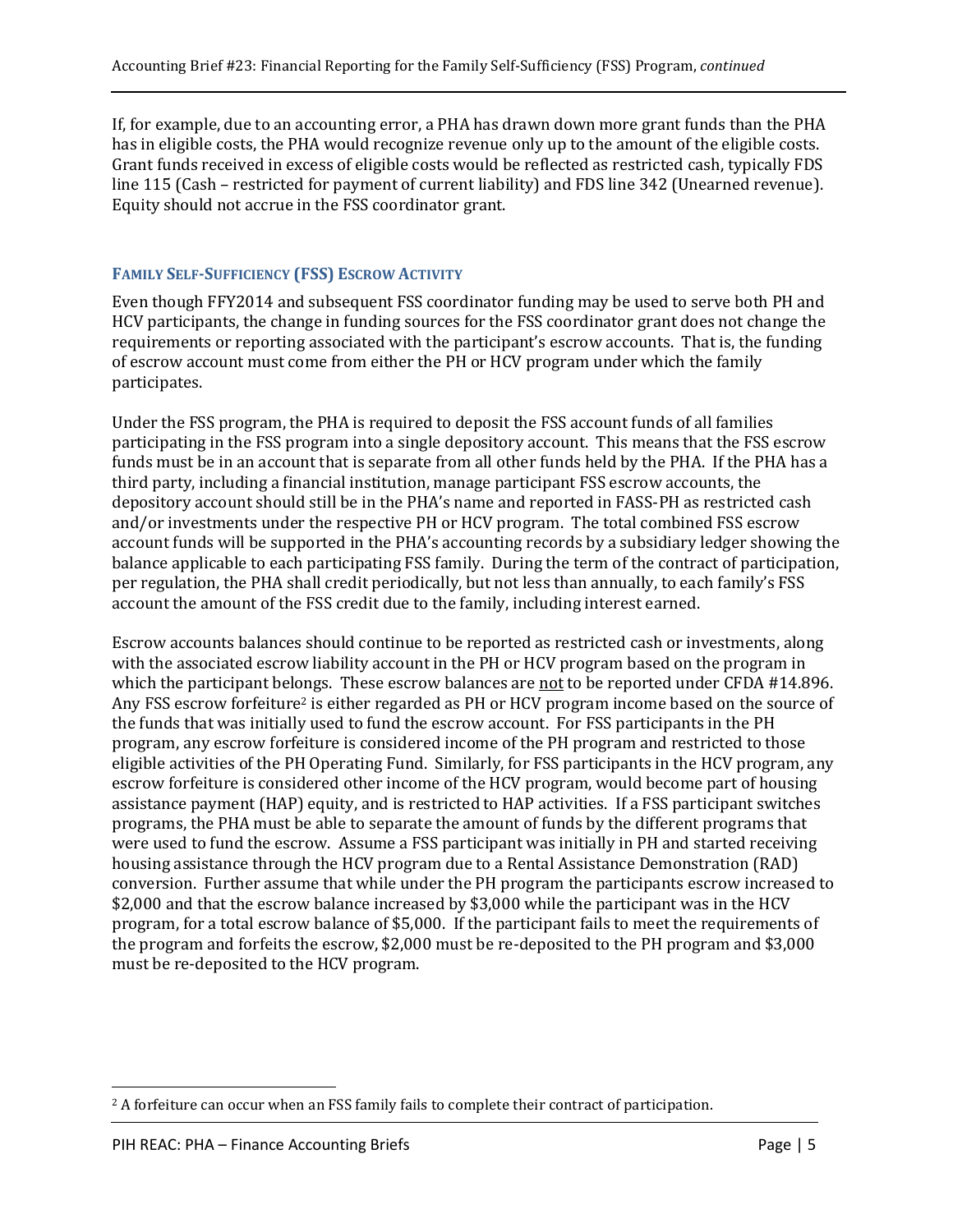| <b>FDS Line</b> | <b>Account Description</b>                                                                     |
|-----------------|------------------------------------------------------------------------------------------------|
| 111             | Cash - unrestricted: To record amounts held in cash associated with unspent PH operating       |
|                 | subsidy, tenant rents and other PH program income (i.e., operating reserves).                  |
|                 | Cash - other restricted: To record FSS escrow amounts held in cash and that are estimated      |
| 113             | not to be paid out during the next fiscal year (Corresponding liability is FDS line 353) or    |
|                 | HCV program cash associated with the unspent HAP (i.e., NRP).                                  |
|                 | Cash - restricted for payment of current liability : To record FSS escrow amounts held in cash |
| 115             | that are estimated to be paid out during the next fiscal year. (corresponding escrow           |
|                 | liability is FDS line 345).                                                                    |
| 131             | Investments - unrestricted: To record investments associated with unspent PH operating         |
|                 | subsidy, tenants rents and other PH program income (i.e., operating reserves).                 |
|                 | Investments - restricted: To record FSS escrow amounts held in investments and that are        |
| 132             | estimated not to be paid out during the next fiscal year (Corresponding liability is FDS line  |
|                 | 353) or HCV program investments associated with the unspent HAP (i.e., NRP).                   |
|                 | Investments - restricted for payment of current liability : To record FSS escrow amounts held  |
| 135             | in investments that are estimated to be paid out during the next fiscal year.                  |
|                 | (corresponding escrow liability is FDS line 345).                                              |
| 345             | Other current liabilities: To record FSS escrow account balances that are estimated to be      |
|                 | paid out during the next fiscal year.                                                          |
| 353             | Non - current liabilities - other: To record FSS escrow account balances that are estimated    |
|                 | not to be paid out during the next fiscal year.                                                |
| 71500           | Other revenue: To record FSS forfeitures under both the HCV and PH program.                    |
|                 |                                                                                                |
| 72000           | Investment income - restricted: To record an increase in the participants escrow balance       |
|                 | due to the earning of interest using a control account.                                        |
| 96200           | Other general expenses: To record the funding of the FSS escrow account for a PH program       |
|                 | participant.                                                                                   |
| 97300           | Housing assistance payments: To record the funding of the FSS escrow account, which is a       |
|                 | form of HAP expense, for an HCV program participant.                                           |

The following FDS line items are used to record transactions related to FSS escrow activities:

Starting with the June 30, 2014 fiscal year end submissions and after, and only for the HCV program, FDS lines 113, 115, 132, and 135 each have three detail accounts that will be used to differentiate FSS escrow funds from HAP and other restricted funds as follows:

1xx - 010 HAP funds;

1xx - 020 FSS escrow deposits; and

1xx - 030 All other funds.

The following example provides the common accounting transactions related to the reporting of the participant's escrow account balances. Specifically, the examples show the accounting transactions for:

- Funding of the FSS program escrow account for the participant;
- Recording investment income related to investing FSS program escrow funds;
- Recording FSS escrow account forfeitures; and
- Recording the disbursement of FSS funds to the participant.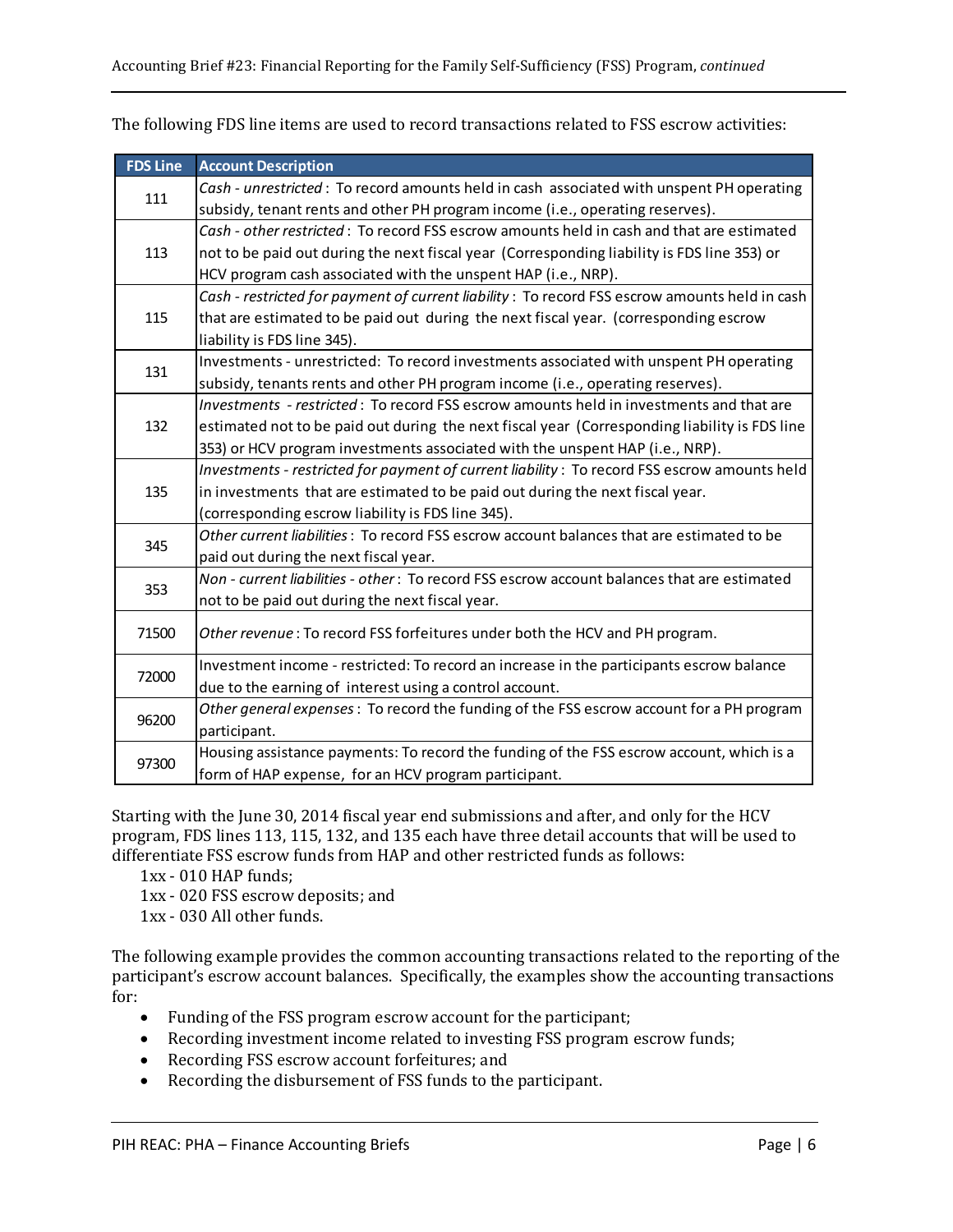For ease of illustration, the example assumes that the PHA has set up a separate interest bearing saving account at a local bank in which the PHA will deposit FSS escrow amounts. Where necessary, two sets of entries for an accounting transaction is provided to show the proper accounting treatment for a FSS program in the HCV and PH program.

## **Journal Entry 1: Funding an escrow account for the participant**

| <b>Housing Choice Voucher Program</b>                                                         |              |               |
|-----------------------------------------------------------------------------------------------|--------------|---------------|
| <b>FDS Account &amp; Description</b>                                                          | <b>Debit</b> | <b>Credit</b> |
| [97300: Housing assistance payments (funding the FSS escrow account)                          | <b>XXX</b>   |               |
| 353: Non-current liability - other (increase of the FSS escrow liability)                     |              | XXX           |
| [113: Cash - other restricted (increase of the FSS escrow balance)                            | <b>XXX</b>   |               |
| 113: Cash - other restricted (reduction of HAP equity (i.e., net restricted<br>position cash) |              | XXX           |

| <b>Public Housing Program</b>                                                                       |              |               |
|-----------------------------------------------------------------------------------------------------|--------------|---------------|
| <b>FDS Account &amp; Description</b>                                                                | <b>Debit</b> | <b>Credit</b> |
| 96200: Other general expenses (funding the FSS escrow account)                                      | <b>XXX</b>   |               |
| 353: Non-current liability - other (increase of the FSS escrow liability)                           |              | <b>XXX</b>    |
| 113: Cash - other restricted (increase of the FSS escrow balance)                                   | <b>XXX</b>   |               |
| 111: Cash - unrestricted (reduction of operating reserves (i.e., unrestricted<br>net position cash) |              | XXX           |

The major difference between the two entries is the source of funding that is used to fund the escrow account. In the HCV program, HAP funds are used to make the payment and are shown as a HAP expense. In the PH program, operating subsidy or other program income is used to fund the escrow account and is shown as a general expense of the program (i.e., not netted against tenant rental revenue).

For year-end financial statement reporting, PHAs will need to analyze the participants' escrow balances and historical escrow payouts and estimate how much of the total escrow balance will be paid in the upcoming year versus later. Escrow balances estimated to be paid next year are considered a current liability and should be reported in FDS line 115 (Cash – restricted for payment of a current liability) and FDS line 345 (Other current liabilities). The remaining escrow balance should be reported as a non-current liability in FDS line 113 (cash- other restricted) and FDS line 353 (Non-current liability – other). Journal entry 1 above assumes that the escrow balance will not be paid in the next year.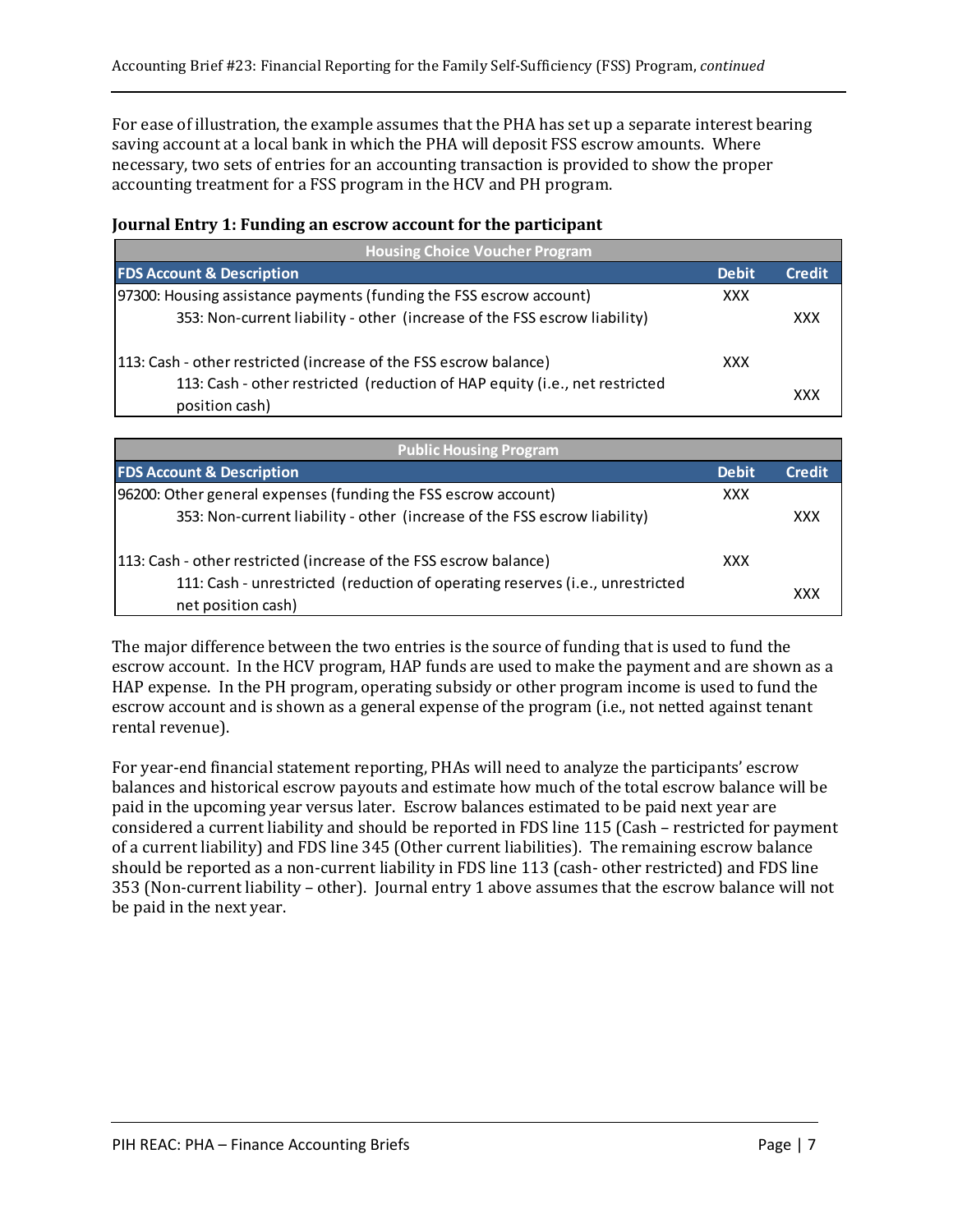#### **Journal Entry 2: Recording investment income related to investing escrow funds in an interest-bearing account**

| <b>Housing Choice Voucher and Public Housing Program</b>                                      |              |               |
|-----------------------------------------------------------------------------------------------|--------------|---------------|
| <b>FDS Account &amp; Description</b>                                                          | <b>Debit</b> | <b>Credit</b> |
| 113: Cash - other restricted (increase of the FSS escrow balance)                             | XXX          |               |
| 72000: Investment income - restricted (recording of interest income using<br>control account) |              | <b>XXX</b>    |
| 72000: Investment income - restricted (recording of interest income using control<br>account) | XXX          |               |
| 353: Non-current liability - other (increase of the FSS escrow liability)                     |              | XXX           |

PHAs may use an investment income account as a control account to ensure that the interest income is properly credited to the escrow accounts. However, this investment income should not be reported on the PHA's income statements as these funds do not meet the definition of revenue to the PHA. Each participant's subaccount would also be credited for the share of interest/investment income. There is no difference in accounting between the HCV and PH program for this transaction.

As a reminder, interest earned on invested excess HAP funds must be remitted back to HUD. Therefore, the PHA must ensure that, at year-end, interest earned on FSS participants' escrow accounts is moved from FDS line 72000 (Investment Income – Restricted) so that the interest is not remitted back to the Federal government in error.

#### **Journal Entry 3: Recording FSS escrow forfeitures**

| <b>Housing Choice Voucher Program</b>                                                            |              |               |
|--------------------------------------------------------------------------------------------------|--------------|---------------|
| <b>FDS Account &amp; Description</b>                                                             | <b>Debit</b> | <b>Credit</b> |
| 353: Non-current liability - other (reduction of the FSS escrow liability)                       | <b>XXX</b>   |               |
| 71500: Other revenue (increase in program income due to FSS forfeiture)                          |              | <b>XXX</b>    |
| 113: Cash - other restricted (increase of the HAP equity (i.e., net restricted position<br>cash) | <b>XXX</b>   |               |
| 113: Cash - other restricted (reduction of FSS escrow cash)                                      |              | XXX           |

| <b>Public Housing Program</b>                                                                      |              |               |
|----------------------------------------------------------------------------------------------------|--------------|---------------|
| <b>FDS Account &amp; Description</b>                                                               | <b>Debit</b> | <b>Credit</b> |
| 353: Non-current liability - other (reduction of the FSS escrow liability)                         | <b>XXX</b>   |               |
| 71500: Other revenue (increase in program income due to FSS forfeiture)                            |              | <b>XXX</b>    |
| 111: Cash - unrestricted (increase in operating reserves (i.e., unrestricted net<br>position cash) | <b>XXX</b>   |               |
| 113: Cash - other restricted (reduction of FSS escrow cash)                                        |              | XXX           |

FSS program regulations at 24 CFR 984.305(f)(2)(ii) specify that forfeited HCV FSS escrow accounts are considered program income. This means that any forfeited HCV FSS escrow amounts must be "re-deposited" back to the HAP Equity account since the source of funds for the escrow accounts was HAP funding. The "re-deposited" funds are limited in use to HAP activities.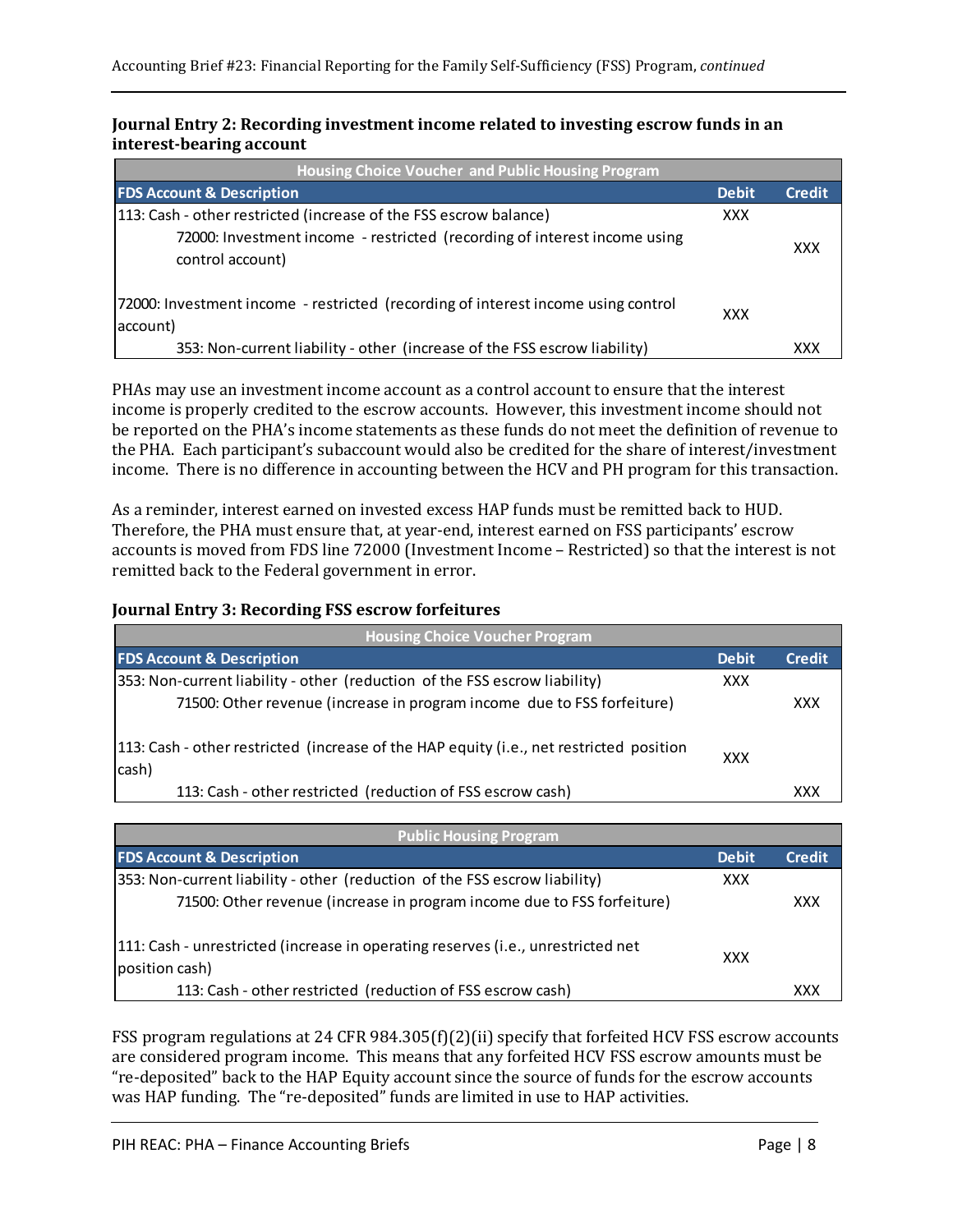To move forfeited FSS escrow account amounts into the proper HCV program equity account (FDS line 11180), PHAs will need to manually flow the amount reported on FDS line 71500 (Other Revenue) that represents forfeited FSS escrow account balances into the HAP equity memo FDS line 11180-020 (HAP Equity – Other Revenue). The PHA should also use the "Comments" section to explain how much of the amount reported on FDS line 71500 (Other Revenue) represents forfeited FSS escrow account balances.

In the case of PH, the funds would need to be reclassified from FDS line 113 (Cash – other restricted) to FDS line 111 (Cash – unrestricted) as 24 CFR 984.305(f)(2)(i) specifies that forfeited PH escrow amounts will be "re-deposited" back to the PHAs operating reserves. The "re-deposited" funds are limited in use to eligible activities of the PH Operating Fund.

| <b>Housing Choice Voucher and Public Housing Program</b>                                                                      |              |            |
|-------------------------------------------------------------------------------------------------------------------------------|--------------|------------|
| <b>FDS Account &amp; Description</b>                                                                                          | <b>Debit</b> | Credi      |
| 353: Non-current liability - other (reclassification of the FSS escrow liability from a<br>long-term liability)               | <b>XXX</b>   |            |
| 345: Other current liabilities (reclassification of the FSS escrow liability to a<br>current liability)                       |              | <b>XXX</b> |
| 115: Cash - restricted for payment of current liability (reclassification of FSS escrow<br>cash from the "long-term" account) | XXX          |            |
| 113: Cash - other restricted (reclassification of FSS escrow cash from the<br>"long-term" account)                            |              | XXX        |
| 345: Other current liabilities (reduction of the FSS escrow liability)                                                        | <b>XXX</b>   |            |
| 115: Cash - restricted for payment of current liability (reduction of the FSS<br>escrow cash)                                 |              | XXX        |

#### **Journal Entry 4: Recording of disbursement of FSS funds**

The first two journal entry shows the reclassification of the long term escrow liability to a current liability and the reclassification of restricted cash to cash restricted for payment of a current liability. At year end, PHAs are reminded to review the reporting of the associated escrow account liabilities and supporting cash accounts; as improper reporting may result in a reduced financial assessment score under the Public Housing Assessment System (PHAS). The final (third) entry simply shows the reduction of the liability and cash upon the disbursement of the funds to the participant.

Note: Some PHAs will transfer the funds to their general fund and then issue the disbursement to the participant.

## **PUBLIC HOUSING PROJECT LEVEL REPORTING**

Under asset management, PHAs report their public housing activities at the project level. In particular, PHAs with expenses not chargeable to CFDA #14.896 (for example, office supplies or salary and benefits expenses above the grant amount), must report these transactions in the actual project that incurred the cost. If multiple projects are involved the PHA must modify their cost allocation methodology used to ensure that each project incurs the fair share of these costs.

**Debit Credit**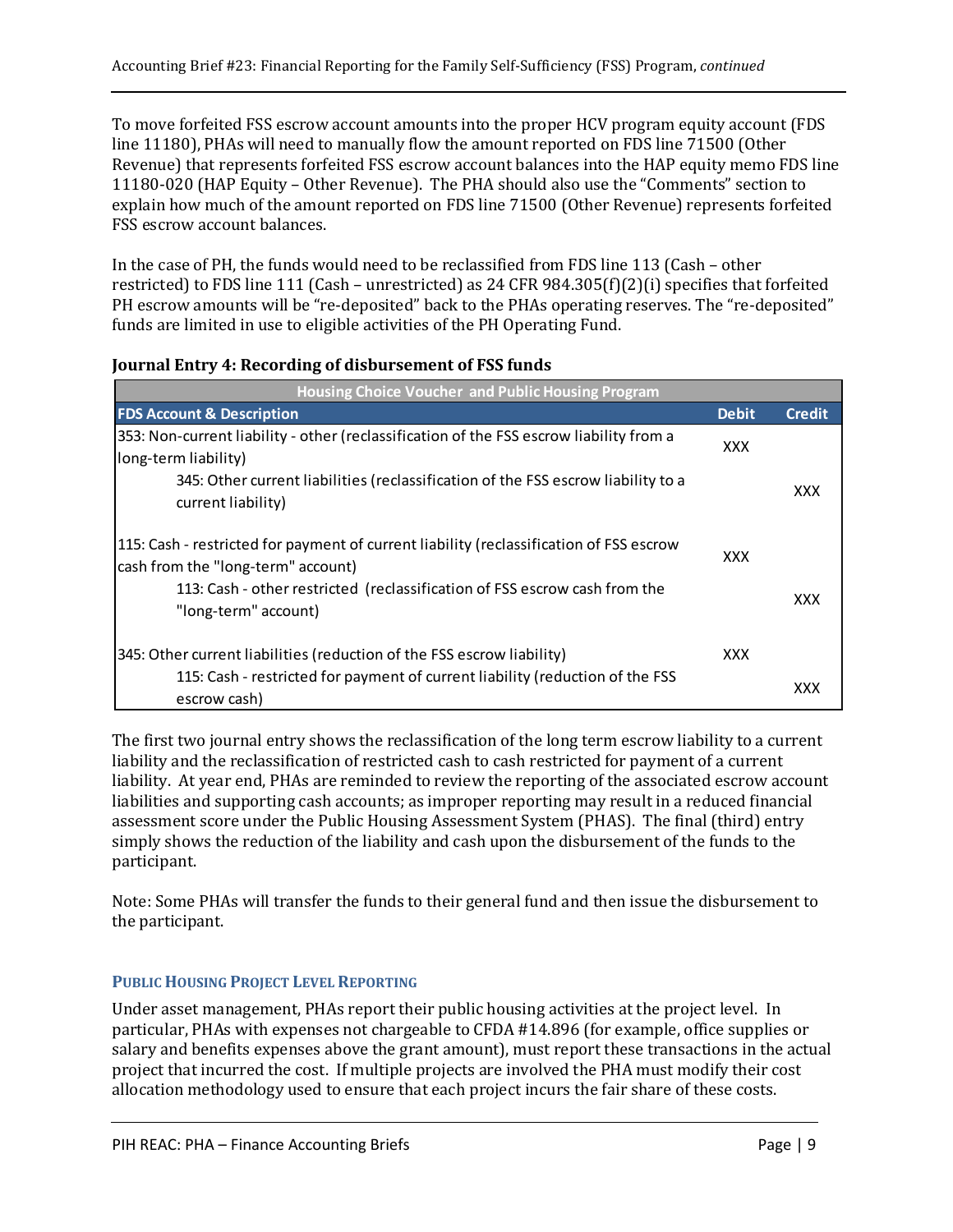For PH FSS escrow activity the PHA has two FDS reporting options:

- The PHA may report the escrow balance in the project in which the participant resides, or
- The PHA may report the escrow balance in the other project column of the FDS.

### **VOUCHER MANAGEMENT SYSTEM (VMS) REPORTING**

As instructed in the FFY 2014 NOFA, the FSS deposits made to participants escrow accounts under the HCV program will continue to be reported in VMS on a monthly basis. Any HCV FSS escrow forfeitures continue to be reported in the VMS in the month the escrow account forfeitures occur. The FSS coordinator expenses associated with FFY 2014 and subsequent awards are no longer reported in VMS.

### **FFY2013 AND PRIOR FSS COORDINATOR FUNDING**

PH and HCV FSS coordinator funds awarded from FY2013 and prior appropriations are still restricted to the applicable program, therefore:

- Any PH FSS coordinator funding made available under the FFY 2013 (or earlier) PH FSS NOFA that has not been expensed by the PHA can only be used to serve PH FSS participants or must be remitted back to HUD (if instructed), and
- Any HCV FSS funding made available under the FFY 2013 (or earlier) HCV FSS NOFA that has not been expensed by the PHA can only be used to serve HCV FSS participants or must be remitted back to HUD (if instructed).
- Expenses for HCV FSS coordinators paid from awards prior to FFY 2014 must continue to be reported in VMS until the award is fully expended.

#### **RENTAL ASSISTANCE DEMONSTRATION (RAD)**

Notice PIH 2012-32 (HA), "Rental Assistance Demonstration" provided information on continued participation in the FSS program under the RAD program. Most notably, the notice confirmed that PH FSS participants will continue to be eligible for FSS once their housing is converted under RAD. Listed below is additional information on the FSS program and RAD. PHAs should continue to review HUD's website for additional and subsequent information related to FSS under the RAD program.

## **Project Based Voucher (PBV) Conversions**

PHAs that are converting or have converted public housing units to PBV assistance through RAD may use FSS funds to serve those PH FSS participants who live in units converted by RAD and who will as a result be moving to the HCV FSS program. PH FSS participants whose PH assistance is converted to PBV assistance under RAD continue to be eligible for FSS after their housing is converted.

#### **PBRA Conversions**

PHAs that are converting or have converted public housing units to PBRA assistance through RAD are allowed to use FSS funds made available under the FSS NOFA to serve those current FSS participants who live in units converted by RAD, until such participants exit the FSS program. FSS participants whose PH assistance is converted to PBRA assistance under RAD continue to be eligible for FSS after their housing is converted.